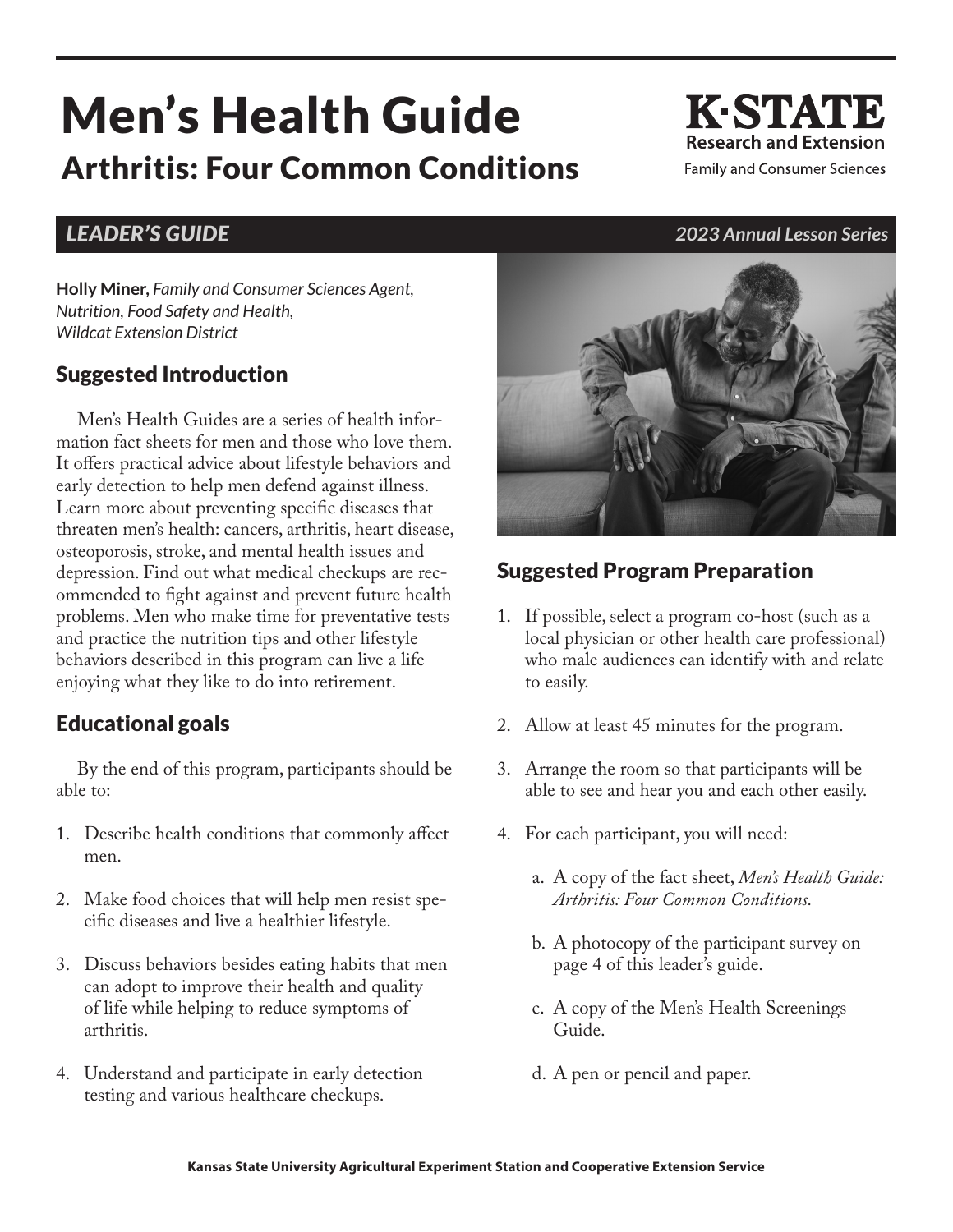- e. A copy of any other related publications you choose.
- 5. If refreshments are to be served, choose foods and beverages that follow a healthy dietary pattern.

#### Suggested Program Presentation Guide

- 1. Before the program, review this leader's guide, the accompanying fact sheet, and any other related handouts you plan to use. If possible, familiarize yourself with the websites listed in the resources section of the fact sheet:
	- Arthritis Types | CDC *[www.cdc.gov/arthritis/](https://www.cdc.gov/arthritis/basics/types.html) [basics/types.html](https://www.cdc.gov/arthritis/basics/types.html)*
- 2. Introduce yourself and your co-host and help participants feel welcome. Make the program enjoyable and fun.
- 3. Once the program has begun, encourage participants to meet and talk with each other.
	- a. Ask participants to think about one health concern and what they could do to prevent or decrease this concern. Allow about one minute for them to reflect. Then ask them to turn to a person sitting nearby and take turns discussing the concern that each chose and why. Allow about three minutes for the discussion.
	- b. Next, allow three to five minutes for participants to talk as a group about their health concern, how to prevent it or to decrease the effect of it. If you have a large group, divide the group into smaller groups based on their concern (for example, cancer, obesity, arthritis, heart disease, osteoporosis, stroke and so on). After 8 to 10 minutes, bring them back together and have one person in each group report out for the group.
	- c. Thank everyone for participating.
- 4. Give each participant a copy of the fact sheet and a pen or pencil and paper. Ask them to write

their initials on the fact sheet. Ask them to look it over and give them enough time to glance through each page.

- 5. Discuss the information in the first section, then pose questions to the group about their experiences with the health concerns described in the fact sheet. Allow time for participants to share their ideas and to ask questions. Then continue through the fact sheet, discussing information in the next section.
- 6. When you reach the section on recommended health checkups, encourage them to use the Men's Health Screenings Guide to record and track future health checkups and record screenings. They can write the dates that they have the recommended checkups on the lines to the right.
- 7. Toward the end of the program, distribute photocopies of the participant survey on page 4. Read each question aloud as they record their answers. Collect the surveys.
- 8. Thank the audience for their participation. If desired, schedule a follow up meeting to talk more about health information, or to plan one or more of the suggested community activities.
- 9. Mail participant surveys to your local extension office or FCS agent.

## Suggested Community Activities

- 1. Assist participants in filling out their own health care checklist. Identify what they have achieved and plan for next steps in their healthcare needs. Help participants identify what tests they need done, what kind of doctor or medical professional would be able to assist with those tests, set a timeline to make calls and encourage them to be proactive in their healthcare needs.
- 2. Start a local cooking club (for males only or allow the men to invite female guests). Start with recipes that follow a healthy dietary pattern recommended in the fact sheet.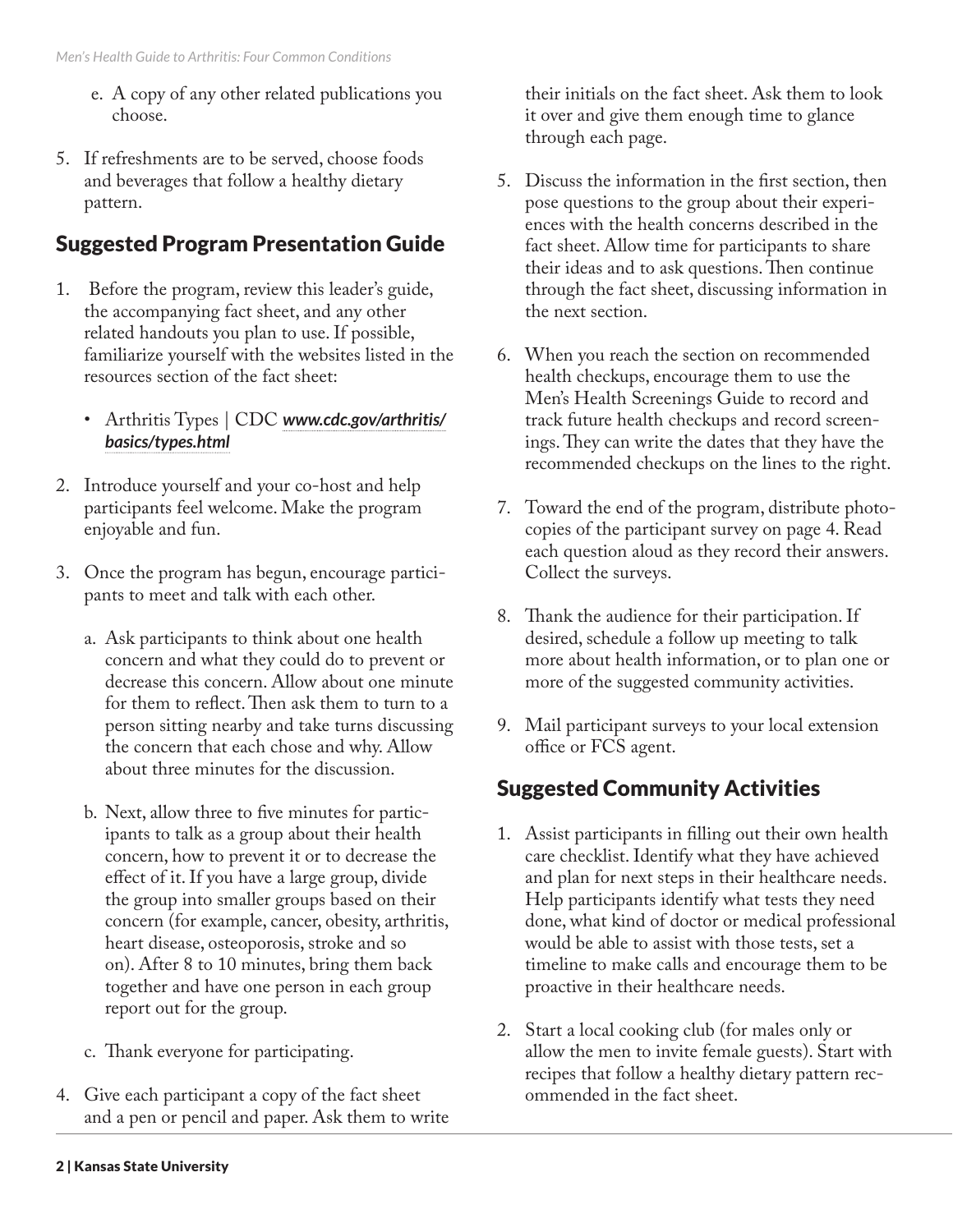- 3. Extend this program for men and for those who love them — into the community by sponsoring a men's health fair. Alternatively, set up a men's health display at an existing community event.
- 4. Start a support group for health information. Invite speakers each month to share information about specific health topics.
- 5. Present this program to men's groups in your community. Groups that might welcome speakers to address their members include work sites, businesses, farmers' co-ops, fishing and hunting clubs, sports' clubs, support groups for widowers or recovering gamblers or alcoholics, church groups, social or civic clubs, retirement associations, senior centers and other established groups. Post flyers or use social media to provide information about a scheduled program at sporting events and in auto service waiting rooms, barber shops, bowling alleys, golf club houses, gas stations, hardware stores, local cafes, sports bars, grocery stores, pharmacies, etc. If a group program is not possible, make the fact sheet available to members of community groups.

#### *Acknowledgment*

The author thanks reviewers Bradley Dirks, Associate Director, Physician Assistant Program, Family Studies and Human Services with Kansas State University; Ashley Svaty, Extension Agent, Nutrition, Food Safety and Health, Post Rock District, with K-State Research and Extension, Kansas State University.

Information in this publication was the direct result of revising Men's Health: A Guide to Living Long, Strong and Well by Mary L. Meck Higgins, Ph.D., R.D., L.D., C.D.E. and Kimberly Shafer, Ph.D., R.D.



Publications from Kansas State University are available at: *www.bookstore.ksre.ksu.edu*

Date shown is that of publication or last revision. Contents of this publication may be freely reproduced for educational purposes. All other rights reserved. In each case, credit Holly Miner, *Men's Health Guide, Arthritis:, Four Common Conditions, Leader's Guide*, Kansas State University, July 2022.

#### **Kansas State University Agricultural Experiment Station and Cooperative Extension Service**

K-State Research and Extension is an equal opportunity provider and employer. Issued in furtherance of Cooperative Extension Work, Acts of May 8 and June 30, 1914, in cooperation with the U.S. Department of Agriculture, Director of K-State Research and Extension, Kansas State University, County Extension Councils, Extension Districts.